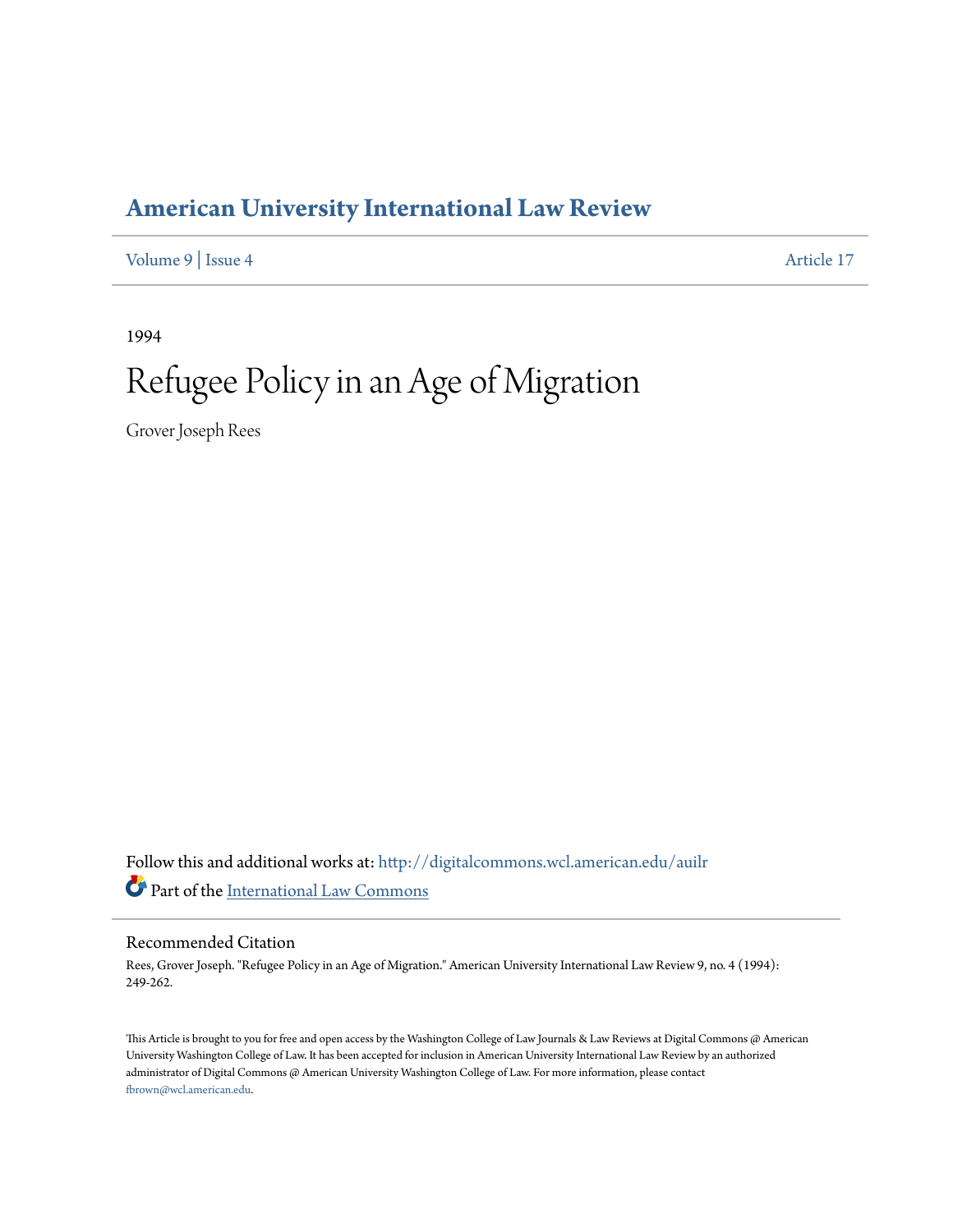### REFUGEE POLICY IN AN AGE OF MIGRATION

#### Grover Joseph Rees<sup>\*</sup>

Commentary on immigration and refugee policy has frequently noticed the difficulty of distinguishing between people who leave countries because they fear persecution and those who leave in order to seek opportunities elsewhere. Indeed, hardly anyone would deny that this difficulty is among the most important problems both in the enforcement of immigration laws and in efforts to protect refugees.

Some of the more forceful recent iterations of this point, however, seem to treat it not as a problem but as a kind of solution. The identification of refugee and asylum policies as an "immigration floodgate" and an "immigration magnet" is treated as a more or less complete proof that these policies are incompatible with the enforcement of immigration laws and must therefore be dramatically curtailed.'

Contrary to these iterations, the problem with the current political discourse on asylum and refugee policy is not that we have somehow failed to notice that asylum seekers look a lot like illegal immigrants. Rather, the debate during the last year or so has committed the opposite error of treating immigration policy and refugee policy as though they were one.

**1.** See, e.g., Rosemary Jenks, Tie Clinton Administration's Humanitarian Immigration Policy: *A Critical Analysis, in* IMMIGRATION LAM: UNrrED STATES **AND** IN-TERNATIONAL PERSPECTIVES **ON ASYLUM AND REFUGEE STATUS** 185 **(AM.** U. **1. INT'L** L. & POL'Y & LOY. **L.A.** INT'L & COMP. **LJ.** eds.. 1994).

<sup>\*</sup> Senior Visiting Scholar and Research Fellow, Yale Law School. Spring 1994: Visiting Professor of Law, University of Detroit. 1994-95. Senior Research Fellow. Center for International Legal Studies. St. Mary's University of San Antonio. The author expresses his gratitude to the Lynde and Harry Bradley Foundation for research support during the preparation of this article.

The author edited this essay from a version of the closing address at the Symposium on Refugee and Asylum Law in February 1994. Important developments in United States refugee and asylum policy have occurred since then, particularly with respect to Cuban and Haitian boat people. Infra notes 15, 24 and accompanying text. *The American University Journal of International Law and* Policy will publish in Volume 10 an article adapted from this essay. That adaptation includes an analysis of Haitian and Cuban developments.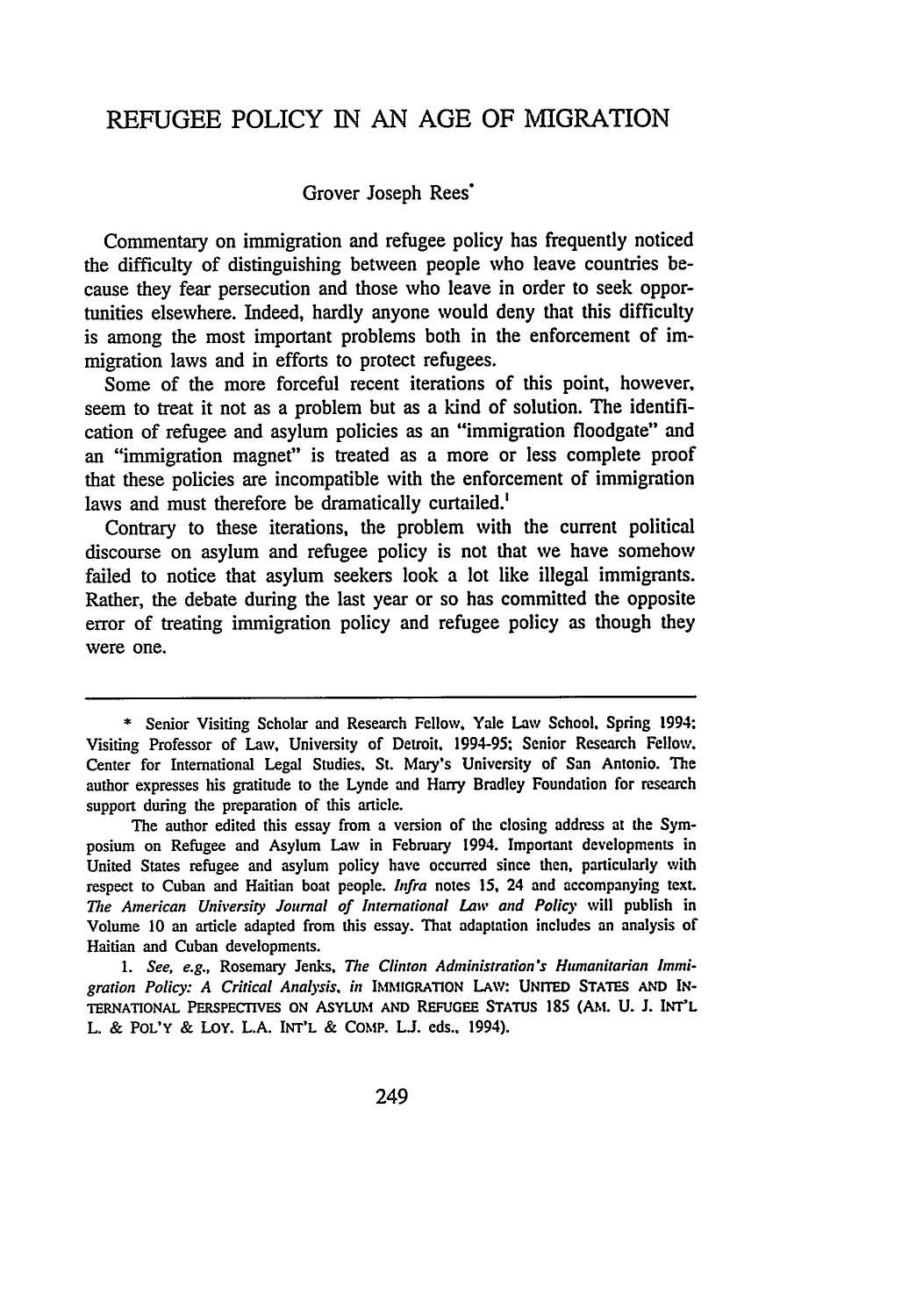#### I. THE RELATIONSHIP BETWEEN IMMIGRATION POLICY AND REFUGEE POLICY

Immigration policy is and should be intertwined with ideas about economics and about culture, and with what might be called "affirmative" questions of political theory, such as the balance to be struck between equality of opportunity and the protection of settled expectations. In contrast, refugee policy arises primarily from "negative" concerns having to do with what may happen to certain people if we return them whence they came.

This is not to say that the same person cannot be a plausible applicant for immigrant status and also for asylum or refugee status. Notice, however, that the question whether we should treat a certain person as a refugee becomes important only if we resolve the immigration-policy questions *against* that person. If it is decided that a person or group of people would make substantial net cultural and/or economic contributions to the existing society, then it hardly seems interesting to analyze whether we should nevertheless forcibly return him, her, or them to some dangerous place. On the contrary, refugee and asylum laws arise precisely from the recognition that there may be people whom we would otherwise decide not to admit as immigrants, but who need protection.

One reason refugee policy has enjoyed this trump-card status is that the central concern from which it derives, unlike most of the reasons for and against admitting immigrants, can fairly be characterized as a widely shared moral precept: that it is wrong to cause foreseeable and avoidable injury to an innocent person. When the injury is a grave one, such as death, torture, or long imprisonment, then the wrong done by putting the person in harm's way is correspondingly grave. Even people who disagree with some aspects or applications of this principle generally share a deep aesthetic aversion to the fact pattern it describes.

In the United States, even those who have long since conquered any aversion they may once have had to mass forcible repatriations-a group that includes many of those charged with developing and implementing official policy toward asylum seekers-once regarded the prevalence of this aversion as an important fact in the domestic political equation. Until quite recently, a government official trying to dampen the enthusiasm of his or her colleagues for a particularly harsh proposed course of action might find it effective to suggest, in the least passionate tone of voice available, that the proposal might have the disadvantage of "bad optics."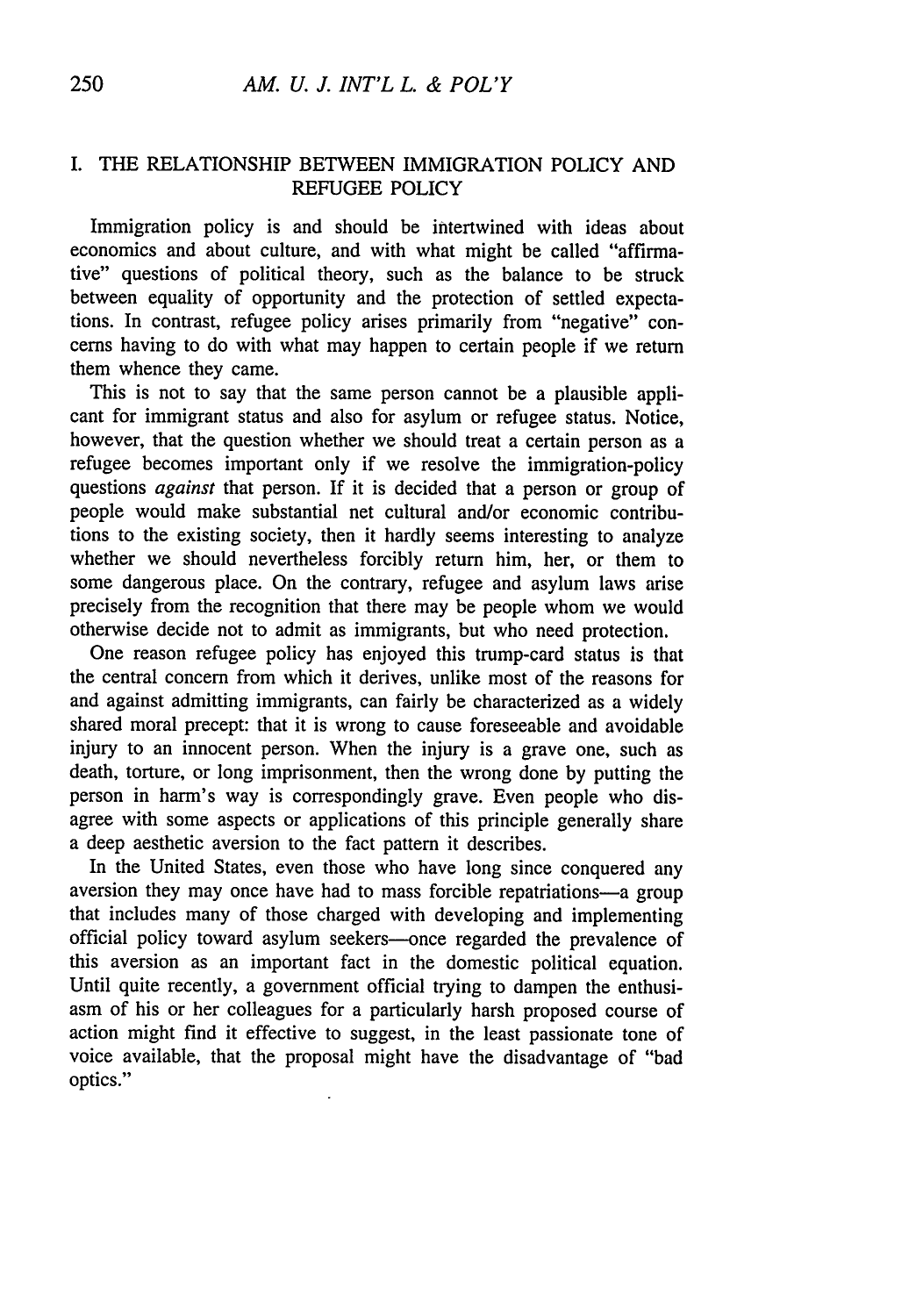In the ongoing controversies having to do with Haitian and Chinese boat people, however, the public debate has focused not so much on what will happen to these people if returned to their countries of origin as on the possible effects of their admission to the United States. Significantly, the predicted effects are more or less identical to the arguments traditionally made against each new wave of non-refugee immigrants: they would take American jobs, contribute to overcrowding, refuse to assimilate, and become criminals, prostitutes, and slave laborers.

This emphasis on the perceived quality of the boat people as immigrants makes sense if it is assumed, or if it is concluded after analysis, that none of them has a well founded fear of persecution upon return. If this were what the debate was about, however, we should expect at least as much emphasis on what was or was not going on in the country of origin as on whether the applicants would be desirable as immigrants. Instead, public discussion of the *Golden Venture* and other Chinese "smuggling ships" typically mentions asylum claims by passengers only as a "tool" for their admission to the United States and devotes no analysis to the substance of these claims.

Indeed, some arguments have seemed to suggest that the very pervasiveness of human rights violations in certain countries should militate *against* generous application of the asylum laws to claimants from such countries. These arguments range from the drily technical-for instance, that the greater the number of people at risk, the lower the likelihood that a particular asylum applicant will be "singled out" for persecution-to the bluntly practical. The response of a former Chinese government official to a suggestion by then-President Carter that dissidents be allowed to leave the country, to the effect that they could send ten million right away, $3$  often figures heavily in such discussions.

The overarching meta-argument seems to be a precise inversion of the traditional (and statutory<sup>3</sup>) relationship between immigration policy and refugee policy: case-by-case adjudication and the well-founded-fear test

<sup>2.</sup> Don Oberdorfer, *Teng, Tired But Satisfied. Leaves U.S..* WASH. **POST,** Feb. 6. 1979, at A12.

*<sup>3.</sup> See* Immigration and Nationality Act [hereinafter cited as INA] §207. 8 **U.S.C.** § 1157 (providing for admission of refugees of without respect to whether such persons they would be eligible for immigrant status). *id.* 208(a). **8** U.S.C. § 1158(a) (stating that Attorney General may give asylum to a refugee "regardless **of** his status"); *id.* § 243(h), 8 U.S.C. § 1253(h) ("withholding of deportation" provision providing that an otherwise deportable alien may not be returned to any country in which his or her "life or freedom would be threatened on account of race. religion. nationality, membership in a particular social group, or political opinion.").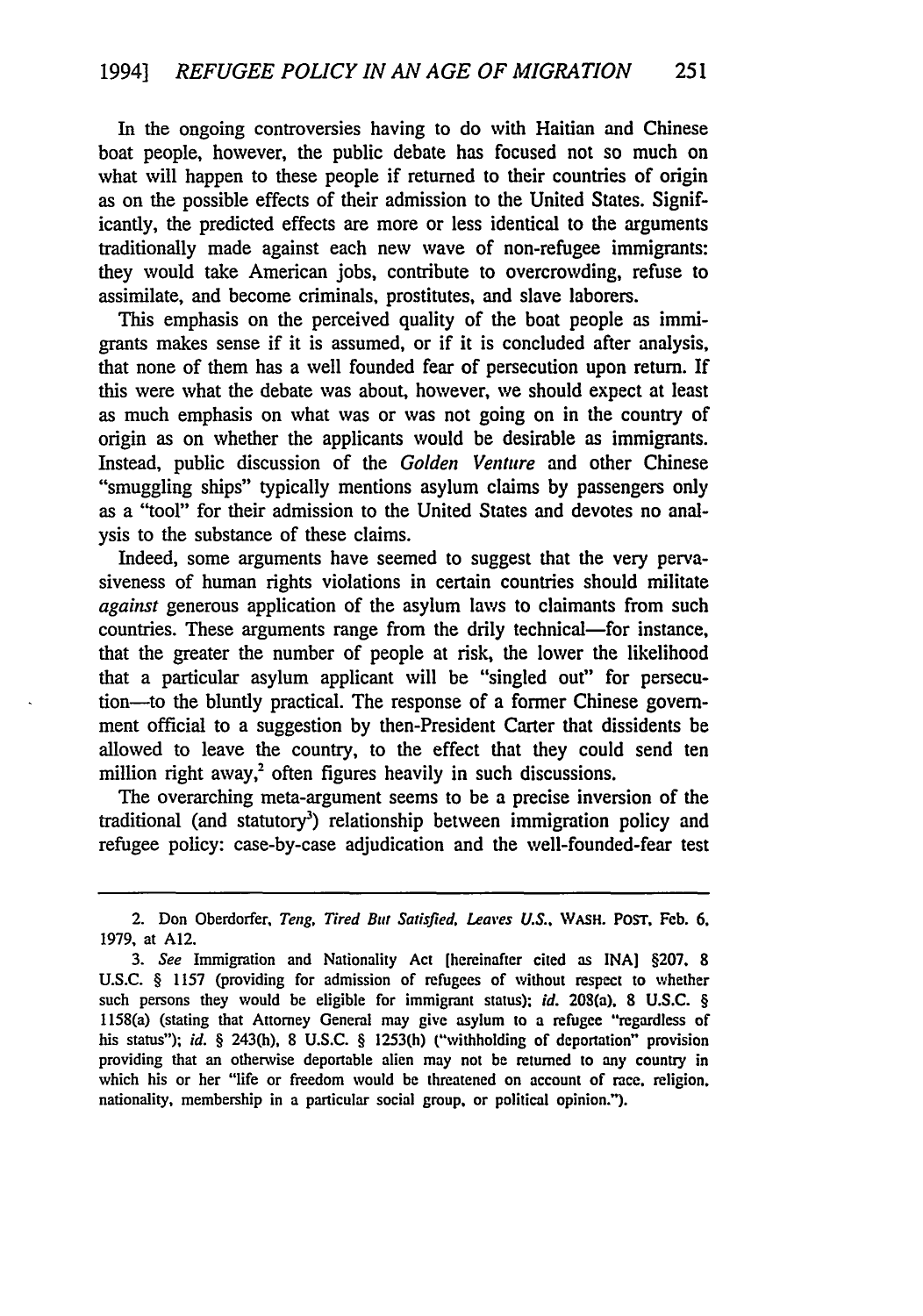are fine so long as the numbers are manageable, and so long as the successful claimants are reasonably high-quality immigrants, but high numbers and low quality trump protection. One possible explanation for this inversion is the hypothesis that the American polity never intended or understood the strong distinction I have asserted between refugee policy and immigration policy. Perhaps our traditionally protective attitude toward refugees was no more than a special instance of our traditional openness to immigrants. If the extra dimension to refugee policy, the moral dimension, was never very important in the scheme of things, then a dramatic change in refugee policy would follow more or less automatically from a corresponding change in immigration policy.

Or perhaps the felt moral force of refugee policy varies with the extent to which we identify with the refugee, and perhaps when we look at Chinese and Haitian boat people we cannot see ourselves. The first United States law that explicitly discriminated among prospective immigrants on the basis of nationality was the Chinese Exclusion Act of 1882.' An earlier law that may have amounted to an implicit nationality-based distinction was the act of 1803 making it illegal to import free persons of color, then a principal export of Haiti.' Michael Walzer has suggested that we may closely identify even with people of different ethnic backgrounds if they share, for instance, our commitment to democracy or our opposition to Communism.<sup>6</sup> The notion that beliefs are thicker than blood, however, may have been more plausible in the Cold War era than in the age of the joint venture and the most favored nation.

Finally, there might be some set of numbers upon which reasonable people would be compelled to conclude that the United States was genuinely full—so full that it must turn everyone away, even people who reasonably fear being killed or tortured upon return to their homes. If, however, "America is full" means something on the order of "way too many aliens for my taste," then it adds little to the analysis. It will trump refugee concerns only if these concerns were given little weight in the first place, and the aesthetic preference it represents is fairly

<sup>4.</sup> Act of May 6, 1882, 22 Stat. 58.

*<sup>5.</sup>* Act of February 28, 1803, ch. 10, 2 Stat. 205. Gerald Neuman, *The Lost Century of American hnmigration Law (1776-1875),* 93 Colum. L. Rev. 1833, 1837 n.16, 1869, n.237.

<sup>6.</sup> **MICHAEL** WALZER, SPHERES **OF** JUSTICE: A **DEFENSE OF** PLURALISM **AND EQUALITY** 49-50 (1983).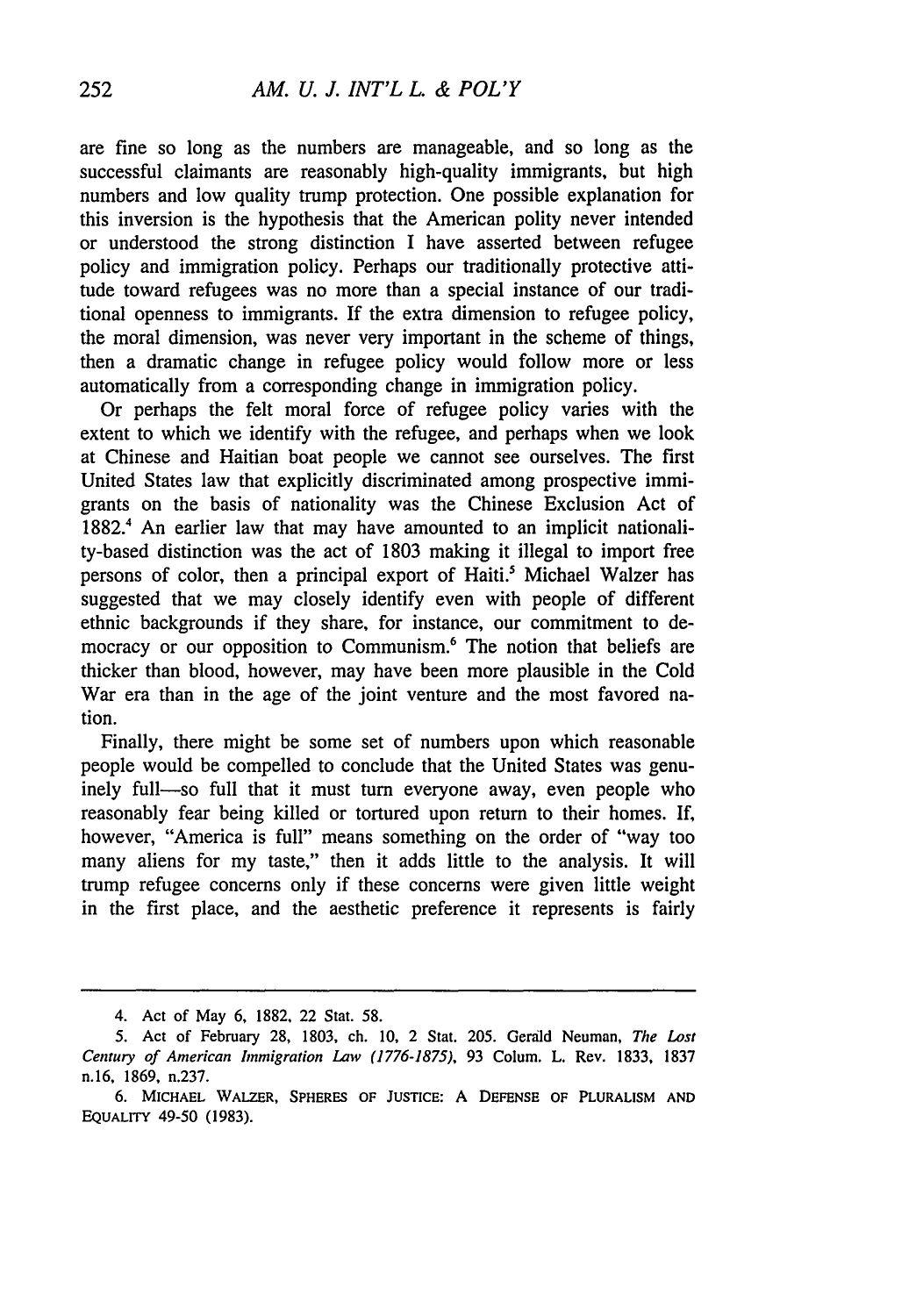answerable by reference to the aesthetics of assassination, torture, and the other forms of re-education in store for returned refugees.

As with the closely analogous argument that "the Constitution is not a suicide pact," the argument from fullness is highly susceptible of premature invocation. The speaker usually means not that society will be destroyed if his argument is not accepted, but that some of its members will be inconvenienced. Like the Constitution, however, the refugee and asylum laws are "precisely an inconvenience pact."7 These laws are designed to protect people whose perceived inconvenience in the country of origin is usually what got them into trouble in the first place, and whose inconvenience in the receiving country makes them inadmissible as immigrants.

#### **II.** INAPPROPRIATE LIMITING AND **SORTING** STRATEGIES

Although inconvenience may be the defining characteristic of people who are in need of refugee protection, it does not follow that everyone who is inconvenient is a refugee.

There are at least three ways in which people with strong refugee protection claims may be difficult to distinguish from people who are migrating for economic or related reasons. The one most widely noticed-that many economic migrants make false claims to refugee status-is in theory the least difficult to address. A more complicated area of overlap and potential conflict between immigration enforcement and refugee protection involves mixed-motive migrants: people who may reasonably fear persecution in their country of origin, but who leave at least partly (and often primarily) because they perceive that economic opportunity or the general quality of life is better in the country in which they intend to seek asylum. Finally, there is the problem of "displaced persons" or "non-Convention refugees": people who have fled their home countries because of war, endemic violence, or severe human rights violations that may not amount to persecution "on account of" one of the five grounds set forth in the Immigration and Nationality Act  $(MA)<sup>8</sup>$ 

The argument that these areas of potential conflict require the subordination of refugee policy to immigration policy, like most arguments that

*<sup>7.</sup> See* Grover Joseph Rees, *The Treay Power.* 43 **U.** MIAMI. L REV. 123. 135 (1988) ("The Constitution is precisely an inconvenience pact. That is the definition of a constitution.").

<sup>8.</sup> GUY GOODWIN-GILL, THE REFUGEE IN INTERNATIONAL LAW 7-8 (1983).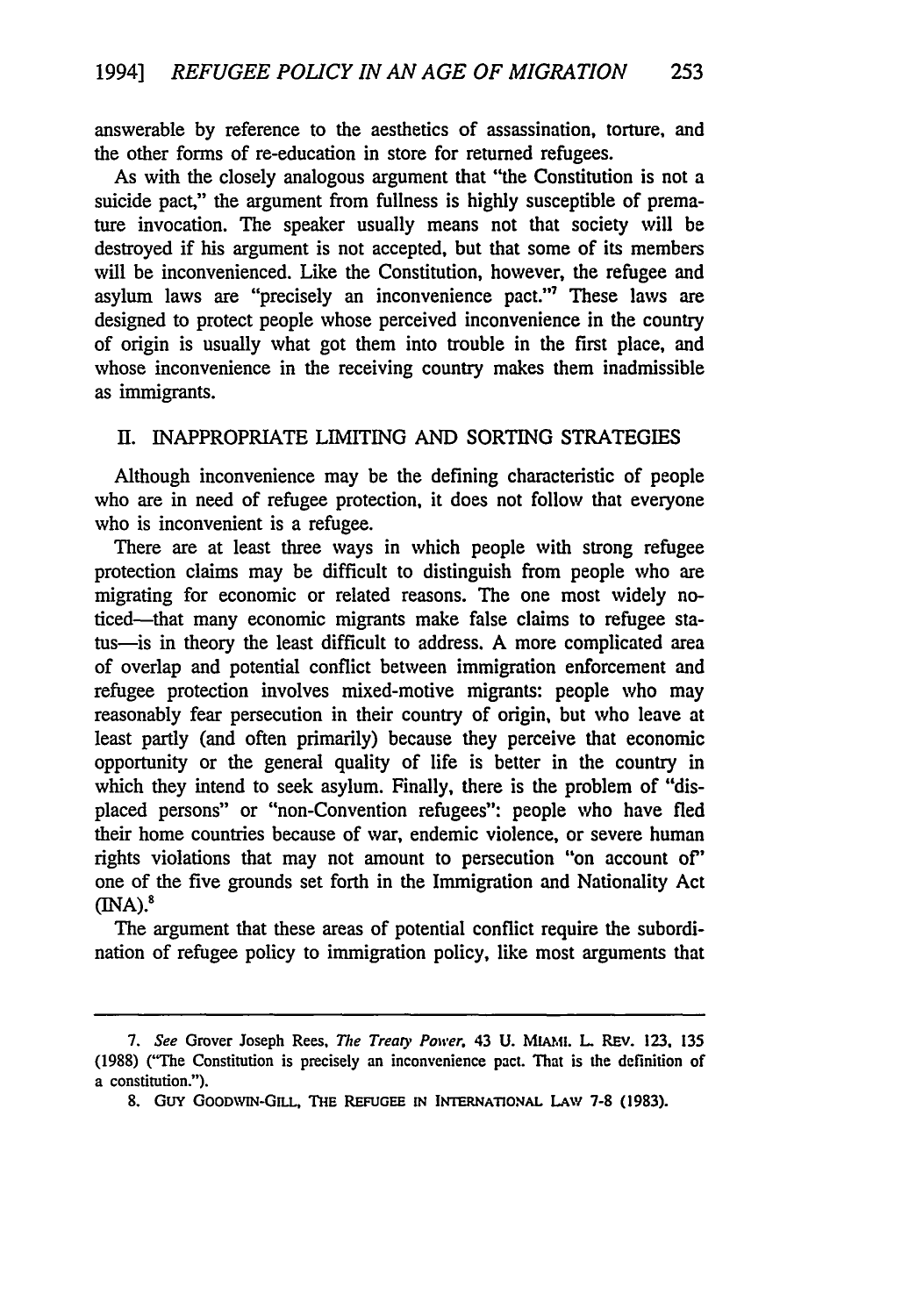boil down to the proposition that desperate times call for desperate measures, fails to consider whether less desperate measures might suffice. A commitment to protecting refugees and other people who are in grave danger does not preclude—indeed, it probably requires—the development of strategies to sort these people from economic and quality-oflife migrants, and to limit or discourage recourse by the latter to refugee protection systems. Such a commitment does suggest, however, that not just any strategy will do.

The appropriate sorting and limiting strategies are those which employ criteria strongly related to the most important question underlying refugee protection: how confident are we that this person will not be subjected to severe harm upon return? The inappropriate strategies avoid or finesse this question. A good rule of thumb is the *"St.* Louis test," named for the vessel carrying hundreds of German Jews who were forced to return to Europe in 1939 after unsuccessfully seeking admission to the United States. This test suggests that a proposed limitation is probably not a good one if it would have caused serious difficulties for people trying to escape Nazi Germany.

Thus, for instance, the assertion that recent Chinese boat people do not fit the "refugee profile" because most of them come from a relatively wealthy province, because they paid thousands of dollars for their passage, and because there are millions more where they came from, is uncomfortably reminiscent of the sort of thinking that sent back the *St. Louis.* A few other inappropriate limiting and sorting techniques are as follows:

*Raising the Burden of Proof.* One criticism of current asylum and refugee policy is that the "well-founded fear" standard is too generous. Prior to *INS v. Cardoza-Fonseca*,<sup>9</sup> the Immigration and Naturalization Service (INS) and the Board of Immigration Appeals (BIA) had required asylum applicants to prove a "clear probability" of persecution upon return." In *Cardoza-Fonseca* the Supreme Court held that an applicant has a well-founded fear if (1) he or she subjectively fears persecution, and (2) there is in fact a "reasonable possibility" of such persecution.<sup>11</sup> The Court observed that an applicant's fear could be "well founded" even though the actual likelihood of persecution is well below fifty per

<sup>9. 480</sup> U.S. 421 (1987).

**<sup>10.</sup>** Matter of Acosta, **19** I&N Dec. 211 (BIA **1985);** Cardoza-Fonseca v. **INS, 767 F.2d** 1448, 1450 (9th Cir. **1985).**

**<sup>11.</sup>** 480 **U.S.** at 440.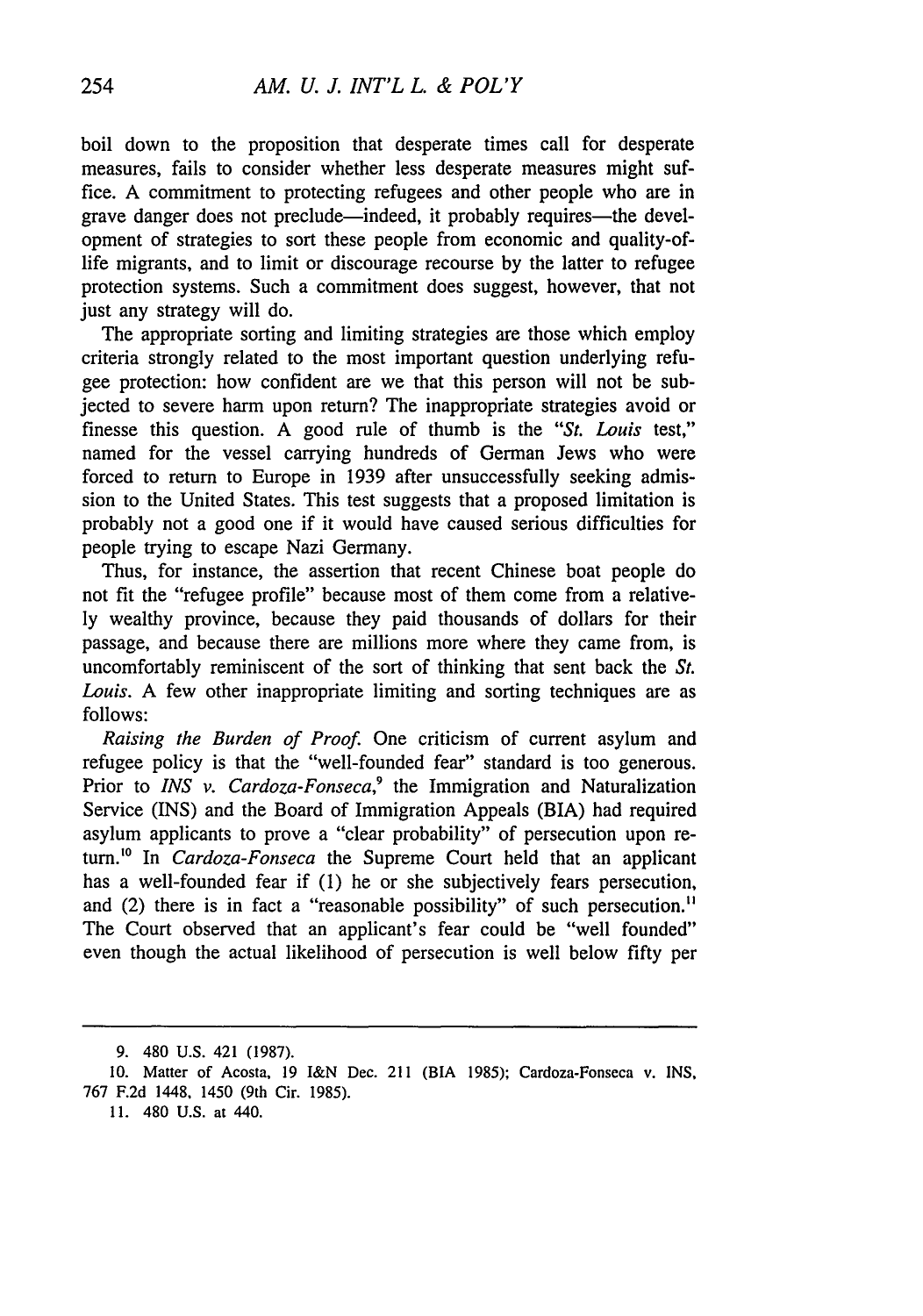cent.<sup>12</sup> Indeed, it specifically noted that a reasonable person could fear persecution even if the chances that such persecution would occur were no more than one in ten.<sup>13</sup>

This illustration suggests, to supporters of the old "clear probability" standard, that for every grant of asylum that actually saves someone from persecution, as many as nine other such grants admit an otherwise ineligible alien who would not be persecuted if returned. Although this criticism is not without force, there is an even bigger problem with the "clear probability" standard: on its face, it would require an honest adjudicator to order the repatriation of an applicant who had proved by credible evidence that he or she was quite likely to face torture or death, provided that this likelihood could not be honestly assessed at more than, say, forty-nine percent.

*Territorial sorting.* A second strategy, which has been employed in the cases of Haitian and Chinese boat people, is simply to apprehend vessels in international waters and to repatriate them without refugee or asylum interviews. The Supreme Court rejected a legal challenge to this practice in *Sale v. Haitian Centers Council, Inc.,4* holding that neither the Immigration and Nationality Act nor the 1967 Protocol Relating to the Status of Refugees is applicable in international waters. Under *Sale,* people apprehended outside United States territorial waters may be repatriated without refugee interviews because the United States is legally free to return such people even if they are refugees.

As a matter of policy, however, it is difficult to see why *refoulement* is more defensible for refugees interdicted outside the United States than for those apprehended upon arrival. If the obligation not to subject innocent people to death or other grave harm is regarded as a moral and political principle rather than an unfortunate technical consequence of the 1967 Protocol or the INA, then it would seem to apply to anyone whom the United States government takes into its custody. Even if the government has no domestic or international legal obligation to provide and observe a procedure genuinely calculated to prevent the forced repatriation of refugees, it should exercise its discretion to do so.<sup>15</sup>

**15.** On June 16 1994, the United States discontinued its policy of direct forcible repatriations to Haiti. The government initially reinstated the former policy of preasylum interviews. Those who were "screened in" by the interview process-i.e., those deemed to have "credible fear of persecution"-were to be brought to the United States to apply for asylum and those "screened out" were to be returned to Haiti. On

<sup>12.</sup> *Id.* at 461.

**<sup>13.</sup>** Id.

<sup>14. 113</sup> S.Ct. 2549, **\_\_ U.S. \_\_ (1993).**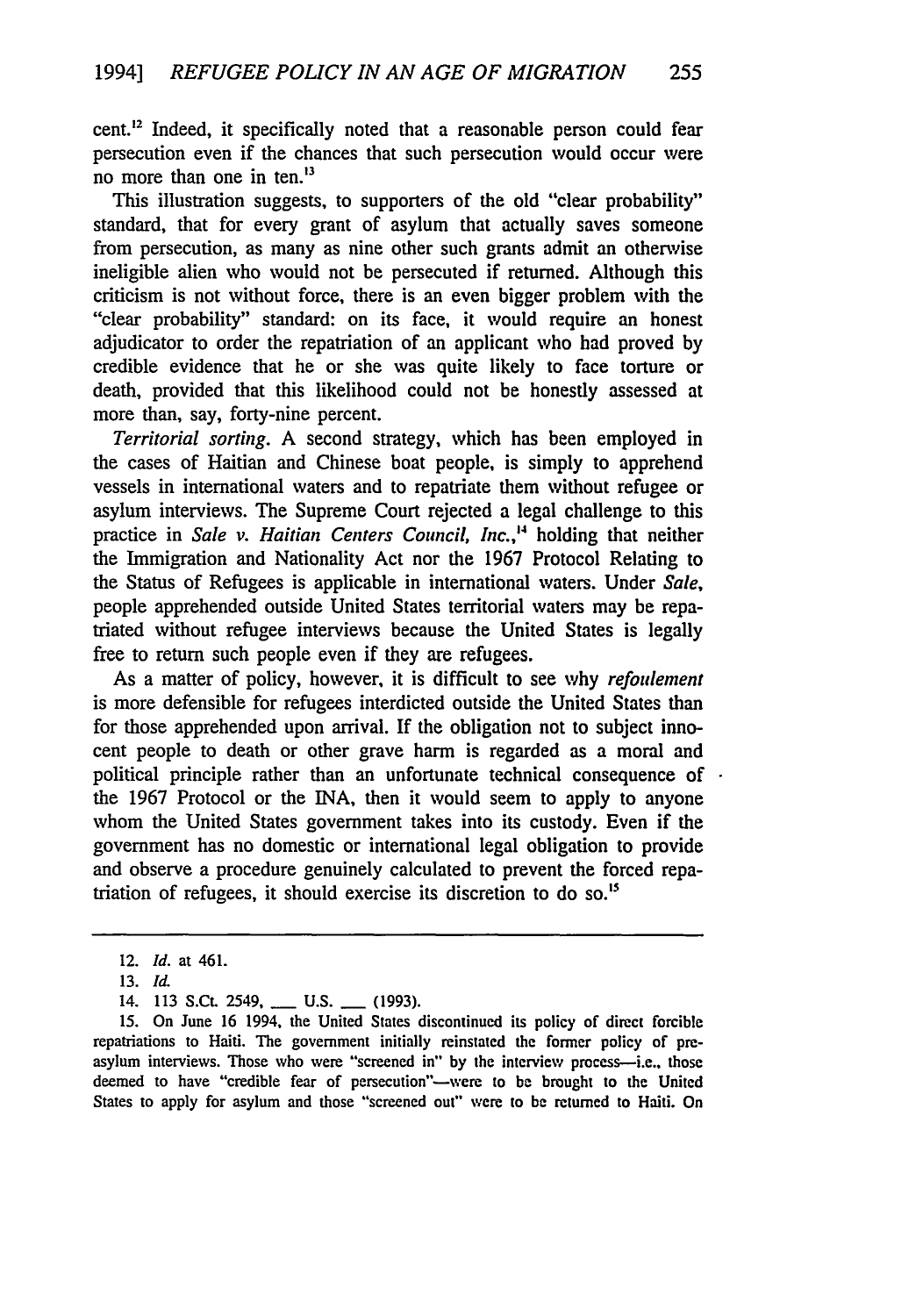This is not, however, the direction in which the government is proceeding. On the contrary, a recent legal opinion by the Office of Legal Counsel (OLC) of the Department of Justice holds that the government may lawfully repatriate boat people without refugee or asylum interviews even if they are apprehended within the territorial waters of the United States.<sup>16</sup> The OLC opinion achieves this harsh result by rejecting the most straightforward reading of the statutory term "United States": it argues that an alien in United States territorial waters is not "physically present in the United States" within the meaning of the asylum law.<sup>17</sup> Even if the OLC opinion were legally correct in holding that the government may summarily repatriate an asylum seeker who has arrived at the very threshold of safety and freedom, this practice would be at least as objectionable on policy grounds as the summary repatriation of asylum seekers apprehended on the high seas.

*Narrow construction of the "five grounds."* A somewhat more sophisticated limiting strategy is to exclude many applicants on the basis that their claims have an unclear or attenuated relationship to one of the five grounds stated in the Act: race, religion, nationality, political opinion, or membership in a particular social group.'<sup>8</sup>

This strategy is often couched in terms of preserving limited refugeeprotection resources for "genuine refugees" at the expense of other claimants who are not only more numerous but also presumably less deserving.<sup>19</sup> In practice, however, it operates by subjecting the five grounds and the concept of "persecution" to a series of narrowing constructions. In order to avoid failing the *St. Louis* test, these constructions need some justification other than their tendency to keep the numbers down.

For instance, it is still possible to get a round of applause in a room full of refugee advocates by calling for the repeal of the Cuban Adjust-

16. United States Department of Justice, Office of Legal Counsel, Memorandum for the Attorney General Re: Immigration Consequences of Undocumented Aliens' Arrival in United States Territorial Waters (October 13, 1993).

17. *Id.* at **11.**

19. Jenks, *supra* note 1.

July 5, 1994, in response to a surge in the number of departures from Haiti, the interviews were discontinued and all Haitians apprehended at sea were brought to a "temporary safe havens" at the United States naval station in Guantanamo Bay, Cuba. and in Panama. Ann Devroy & Bradley Graham, *U.S. to Bar Haitians Picked Up at Sea; Other Countries to Provide Temporary Havens.* WASH. PosT, July **6.** 1994, at **Al.** This policy remains in force.

<sup>18.</sup> INA § 101(a)(42), 8 U.S.C. § 1101(a)(42).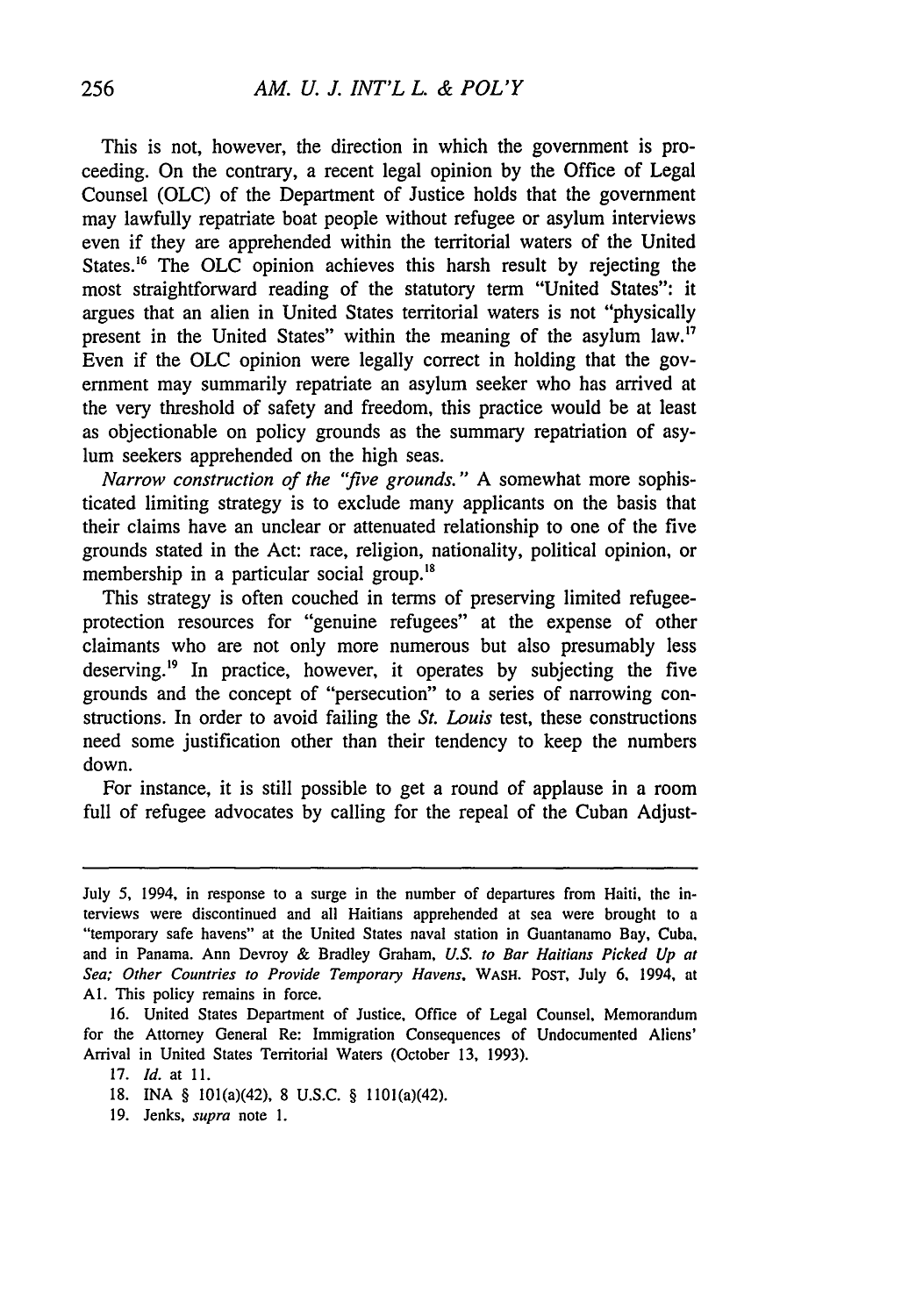ment Act, $20$  even though the government of Cuba is the one remaining regime in the world which is known to impose severe and routine punishment on returned escapees. The circumstances of this punishment are far more evocative of the political crime often called *Republikflucht'* than of routine law enforcement: the Cuban government calls escapees *gusanos* (worms) and frequently imposes substantial prison sentences for such crimes as *peligrosidad* (dangerousness) or being *desafecto* al *proceso revolucionario* (alienated from the revolutionary process). That a government metes out such punishment more or less consistently to all returned escapees, far from being a satisfying basis on which to deny protection to its victims, is arguably a special circumstance justifying an extraordinary remedy. Yet analysis of the Cuban Adjustment Act rarely goes beyond its denunciation as "special treatment."

Another instance in which a regime has designated a whole class of offenders as political criminals is the coercive population control program of the People's Republic of China. People who resist this program are designated "marital anarchists" and often subjected to unspeakable punishments, including abortions and sterilizations performed under physical compulsion.<sup>22</sup> Some United States refugee advocates have regarded the protection of people fleeing such measures as more "special treatment" attributable to the domestic "pro-life" lobby-although it is not intuitively obvious that the "pro-choice" position on forced abortions is to not worry about them.

This we/they attitude has its roots in dissatisfaction with the bad old days before the Refugee Act of 1980,<sup>23</sup> when escapees from Communist and Middle Eastern countries were routinely admitted as refugees and those from other places were generally not admitted. This dissatisfaction was reinforced during the 1980s, when some factions in the government did in fact provide vigorous protection for Nicaraguans without making a similar effort on behalf of Salvadorans. One of the

<sup>20.</sup> Pub. L. No. 89-732, 80 Stat. 1161 (1966), codified as amended at 8 U.S.C. §§ **1255.** The Cuban Adjustment Act provides that a national of Cuba who has been lawfully admitted or paroled into the United States may adjust his or her status to that of lawful permanent residence after one year.

<sup>21.</sup> Goodwin-Gill, supra note **8.** at 31-32.

<sup>22.</sup> See Guo v. **INS,** 842 F. Supp. 858 (1994) (holding that where asylum applicant and his wife had refused to comply with sterilization orders and the government had confiscated their property and destroyed their home, applicant was a refugee).

<sup>23.</sup> Pub. L. No. 96-212, 94 Stat. 102 **(1980),** amending, adding INA §§ **208-09.** 8 U.S.C. §§ 1158-59, and amending, inter **alia,** INA §§ 207 & 243. 8 **U.S.C.** §§ 1157, 1253.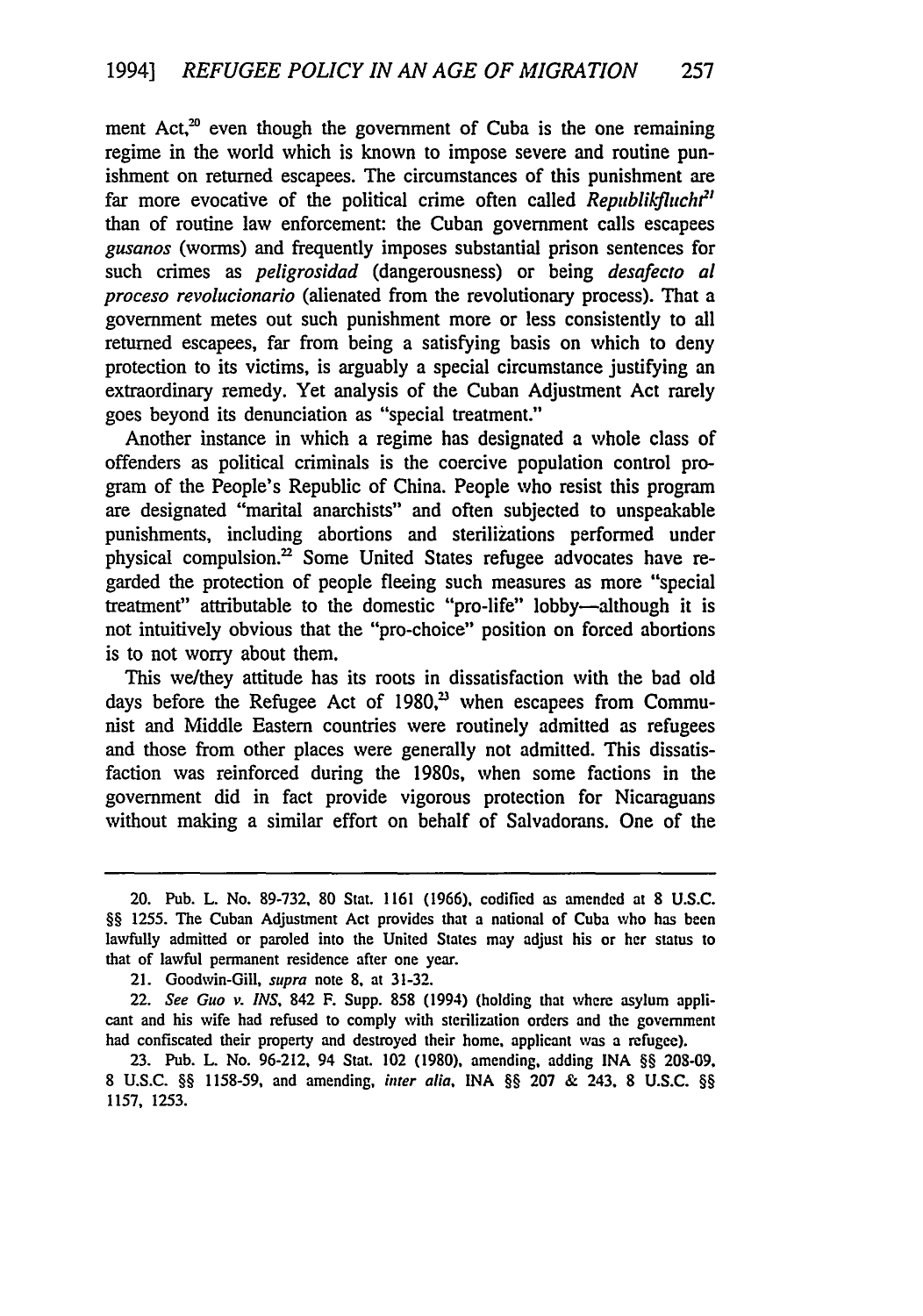unhappy results of this polarization was that when the temporary protectors of these groups left the government, persons genuinely in need of protection were left not only without protection but also without advocates.

Ironically, some of the important decisions about refugee protection in the foreseeable future may involve groups that were formerly regarded as having more than their fair share of protection. Many refugee advocates, after a late start, have rallied to the support of the Chinese asylum seekers from the *Golden Venture* and other vessels. The next group to be designated "Alien of the Month" may be Cubans-who really do have special protection in the form of the Cuban Adjustment Act, but who could still be interdicted in international waters and returned to Cuba.

As things get worse in Cuba, more people will leave. Even if one of the things that has gotten worse is political repression, we will begin to hear frequent announcements about the dangerously large number of "migrants" and the threat of "another Mariel boatlift." A massive forced repatriation of people who have risked their lives to escape the Castro regime would be a monstrous measure, but precedents could be cited.<sup>24</sup>

If refugee advocates insist on rigorously equal protection in refugee law, they are likely to get equal protection downward. It would seem far preferable to accept and build upon the relatively generous levels of protection afforded some persons or groups, and to suggest analogous treatment for others whose situation is genuinely similar.

Limiting protection to people whose claims are grounded in "traditional" or "core" applications of the five grounds might be defensible if there were reason to believe that claims tend to be less compelling--e.g., that persecution becomes less likely or less severe, or that victims develop a higher tolerance for pain-as they approach the outer

<sup>24.</sup> On August 18, 1994, in response to the departure of about 3000 persons from Cuba by boat and raft during a three-week period, President Clinton announced that Cubans apprehended at sea would no longer be paroled into the United States. Instead they would be detained in the United States or sent to a "temporary safe haven" at the United States naval air station at Guantanamo Bay. Cuba. Daniel Williams & Ann Devroy, *U.S. to* Send Cubans *Rescued at Sea to Guantanamo; Clinton Decision Upends Three-Decade-Old Policy,* WASH. **POST,** Aug. 19, 1994, at A-I. This effectively deprived such persons of the benefits of the Cuban Adjustment Act, which only applies to persons who have been either lawfully admitted or paroled. *Supra* 22. On September 9, 1994, the United States concluded an agreement with Cuba whereunder the latter would take unspecified measures to prevent further departures. Grover Joseph Rees, *Clinton's Iron Curtain,* WALL **ST. J.,** Sept. 14, 1994, at A-22.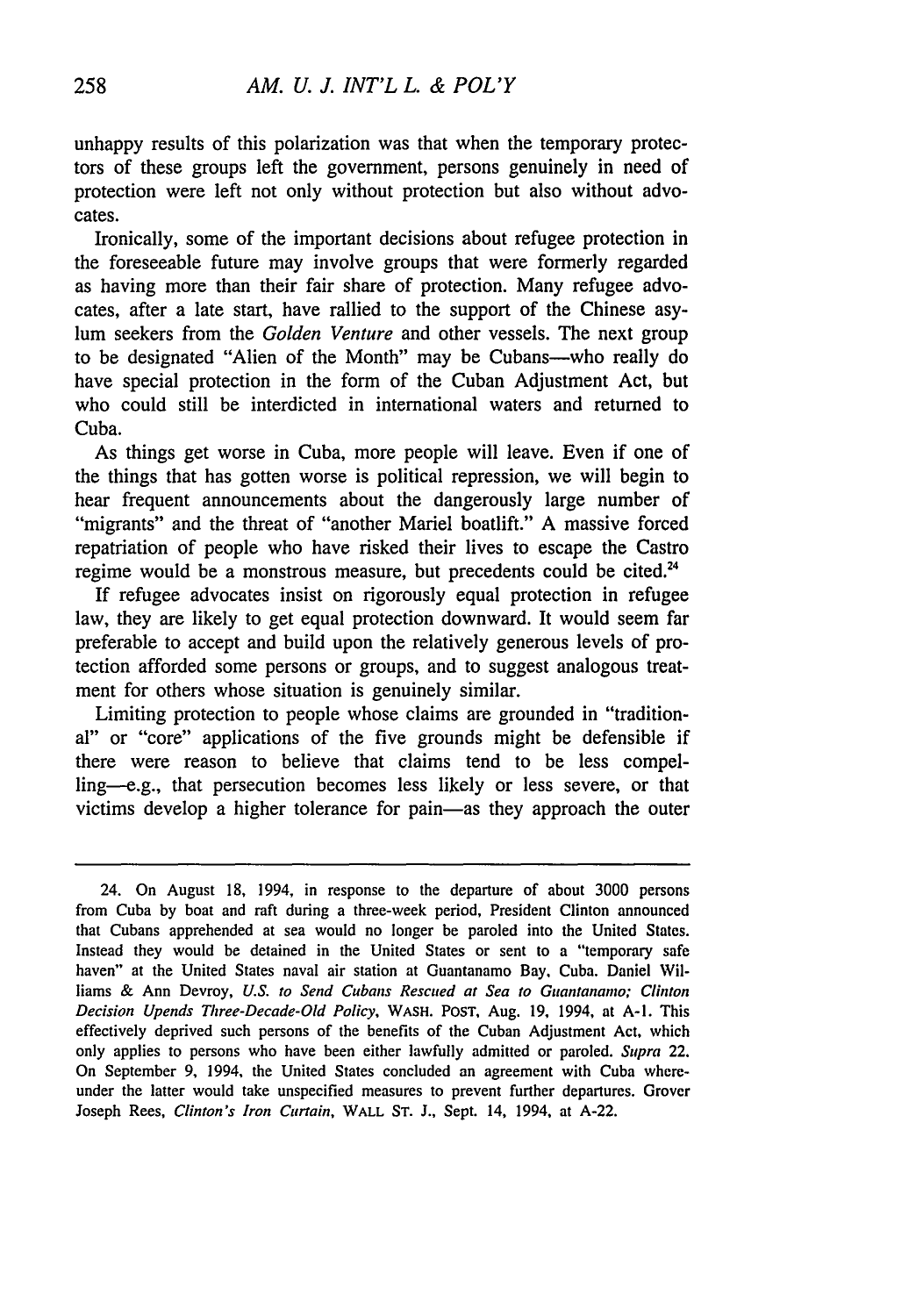reaches of defensible interpretation. There is, however, no reason to believe this. Many "traditional" refugees would face harm far less severe than a forced abortion, or even than the prison sentences typically imposed on Cuban escapees. Yet if the moral force of the principles underlying refugee protection-and the closely related deep aesthetic aversion to *refoulement-vary* with any one or more factors, these would seem to be (1) the relative gruesomeness of the fate that may await the applicant upon return and (2) the likelihood that such fate will in fact occur. The clarity of the connection to one of the five grounds would seem distinctly tertiary.

Fortunately, a careful reading of the five grounds in light of their historic purpose does not require the forced repatriation of people who genuinely and reasonably fear forced abortions or prison sentences for alienation from the revolutionary process. Nor, for that matter, does it require the return of a Sikh who has proved he was tortured by government officials seeking "information" about "activists;"<sup>25</sup> or of a Peruvian community organizer who reasonably fears assassination by terrorists seeking to punish him for not supporting them.<sup>26</sup> If the five grounds did require such things, it would be reasonable to suggest that the five grounds are an ass and an idiot, $27$  or at least that they are not enough.

#### III. APPROPRIATE SORTING STRATEGIES

*Adjudication.* No idea is so good, no program so well devised that it cannot founder on the shoals of personnel. For many years INS asylum decisions were made by officers whose principal function was law enforcement. This system had some advantages: it tended to produce speedy adjudications, and the rate of grants to denials was low enough that the system was rarely criticized as either a floodgate or a magnet. Nevertheless, the creation in 1991 of an independent corps of professional asylum officers, whose duties were limited to asylum adjudication and who were given extensive training in refugee law, is generally acknowledged to have been a step forward.

*Procedural reform.* The biggest problems posed by dramatic increases in the number of people seeking access to a refugee or asylum program

*<sup>25.</sup> Matter of R-,* Int. Dec. 3195 (BIA **1992),** *remanded sub nom. Rana .* Moshorak, No. **CV 93-0274 (C.D.** Cal. July **15, 1993).**

<sup>26.</sup> See Sotelo-Aquije v. Slattery, 17 F.3d 33 (1994) (reversing denial of asylum by BIA).

**<sup>27.</sup>** "'If the law supposes that,' said **Mr.** Bumble **. . .** 'the law is a ass-a idiot.'" CHARLES DicKENs, OLivER TwIsT 461-62 (Peter Fairclough ed., 1966) (1837).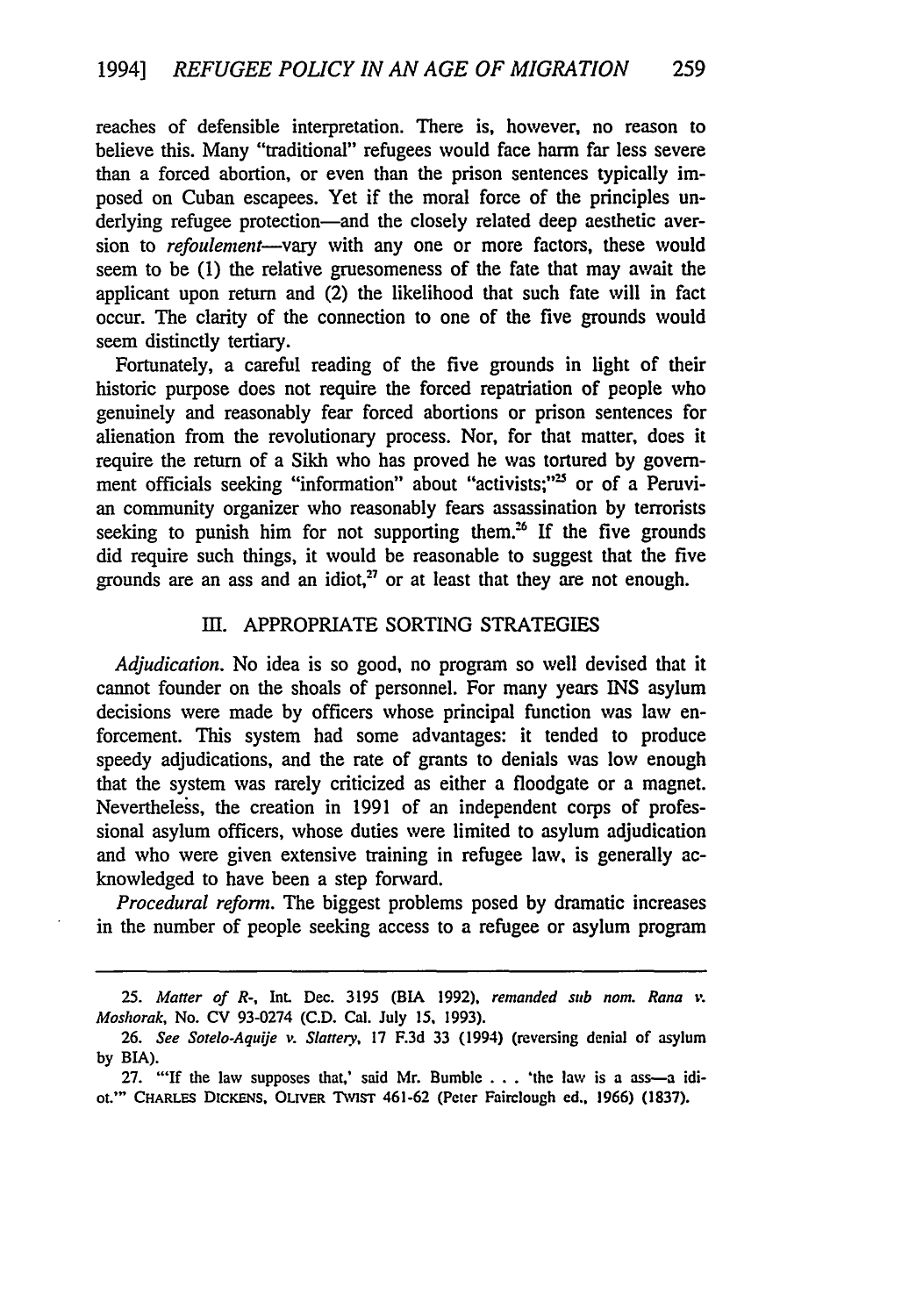are not so much of policy as of logistics. In theory, the same measures should be applied with respect to a million applicants as to a thousand: a careful interview by an impartial adjudicator; such review of the decision as will minimize the risk of error without causing undue delay; and speedy deportation of applicants who are found to be in no danger and who, but for their asylum claims, would be illegal immigrants.

In practice, a system designed to do all these things for a few thousand applications per year cannot do them when it gets hundreds of thousands. The resulting paralysis, by delaying deportation for anyone whose application is pending, tends to make a dysfunctional system far more attractive than a functional one to applicants for whom delaying deportation is an important objective in itself. These new applications, in turn, generate even more delay, and so forth.

Part of the solution is to employ enough adjudicators to keep up with the applications.<sup>28</sup> It is also important, however, to have as few procedural steps as are consistent with accurate adjudication. The Clinton Administration has proposed procedural reforms that would streamline the asylum application process, both for people attempting to enter the United States and for those who are already here.

Both of these proposals—the "expedited exclusion" bill<sup>29</sup> and the proposal for a streamlined asylum adjudication process<sup>30</sup>—have been controversial among refugee advocates who fear that undue haste will result in the repatriation of refugees. Neither proposal is perfect: the risk of improper repatriation under expedited exclusion procedures could be reduced further, for instance, by clear statutory guarantees about the qualifications and training of the adjudicators and reviewing officials. If, however, further tinkering can produce expedited procedures that would produce at least as few incorrect denials as the current system, then these procedures should be adopted. Not only would an expedited system greatly reduce the incentive for people without strong asylum claims to come to the United States illegally; it would also, by authorizing expeditious proceedings for undocumented aliens who arrive by sea, reduce the government's incentive to resort to inappropriate "territorial

<sup>28.</sup> Stephen Legomsky, *Reforming the Asylum Process: An Ambitious Proposal for Adequate Staffing, in* IMMIGRATION LAW: UNITED **STATES AND** INTERNATIONAL PERSPECTIVES ON ASYLUM **AND REFUGEE** STATUS 195 (AM. U. **J.** INT'L L. & POL'Y & Loy. L.A. INT'L & COMP. **L.J.** eds., 1994).

<sup>29.</sup> **S.** 1333, 103d Cong., Ist Sess., 1993.

<sup>30. 59</sup> Fed. Reg. 14779, Rules and Procedures for Adjudication of Applications for Asylum or Withholding of Deportation and for Employment Authorization (Mar. 30, 1994) (proposed rule).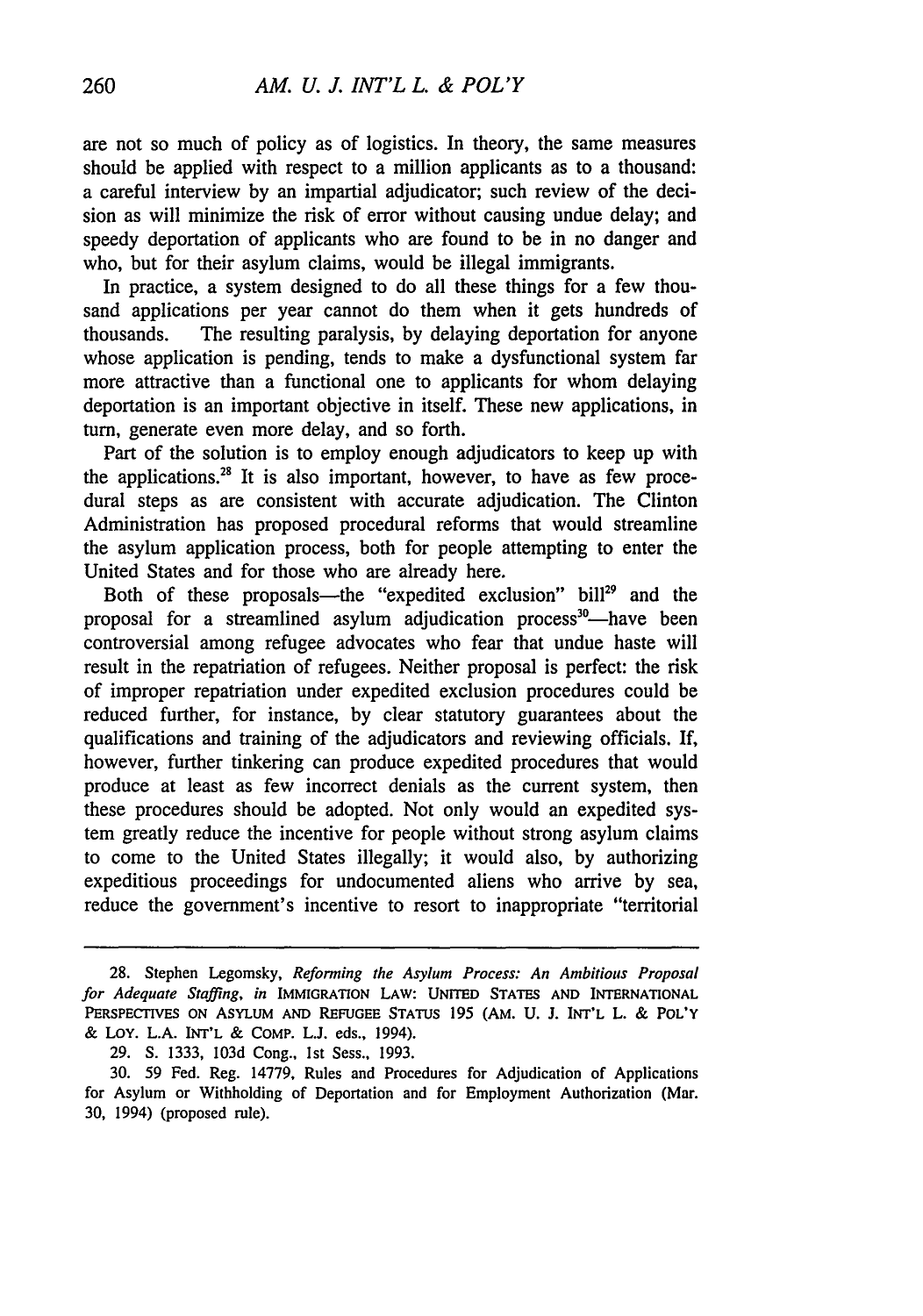sorting" by interdicting vessels and then repatriating the passengers with little or no effort to determine whether any of them are refugees.

*Linkage.* The best way to protect people from persecution is not to afford asylum or third-country resettlement but to arrange for the persecution to stop. A decision to go to war, even over serious offenses against human rights, must always be a difficult one. A decision to withhold foreign aid, trade concessions, and other economic benefits from governments that commit such offenses ought not to be so difficult. That "linkage" of trade and other bilateral relations to human rights remains a controversial practice illustrates both how far we have to go and how many options remain at our disposal. If the absence of official torture, political and religious prisoners, and similar practices-not just "improvement" in such practices—were regarded as an essential prerequisite to whatever it is a government might want from the United States, there would be fewer refugee-generating governments and fewer refugees.

*Protection Rather Than "Benefits."* Finally, it would seem appropriate to change the situation in which, as each crisis arises, our government seems to have at its disposal only the very softest and the very meanest options: letting everyone come to the United States to live forever, and forcing them all back to places like Haiti and China. Other options must be developed for dealing with large numbers of mixed-motive migrants from repressive countries.

The most obvious of these is resettlement in third countries which are civilized and habitable but less economically "magnetic" than the United States. In many cases such resettlement would be feasible in the "country of first asylum," which is generally the first country the person reaches after fleeing the persecuting country.

Even in cases where permanent resettlement in the country of first asylum is not feasible and in which "magnet" considerations militate against resettlement in the United States, forced repatriation is not the only alternative. There are other countries in the world, often including some with longstanding ethnic or cultural connections to the population in question. Even long-term residence in refugee camps or "temporary safe havens" should be preferred to the forced return of people whom we are not confident we can return safely. In cases where such confidence does exist, repatriation should be monitored and followed up to ensure that our confidence was not misplaced.

None of these options is perfect. Adopting any of them would reflect a conscious choice between providing a relatively high level of benefits (such as those traditionally associated with resettlement in the United